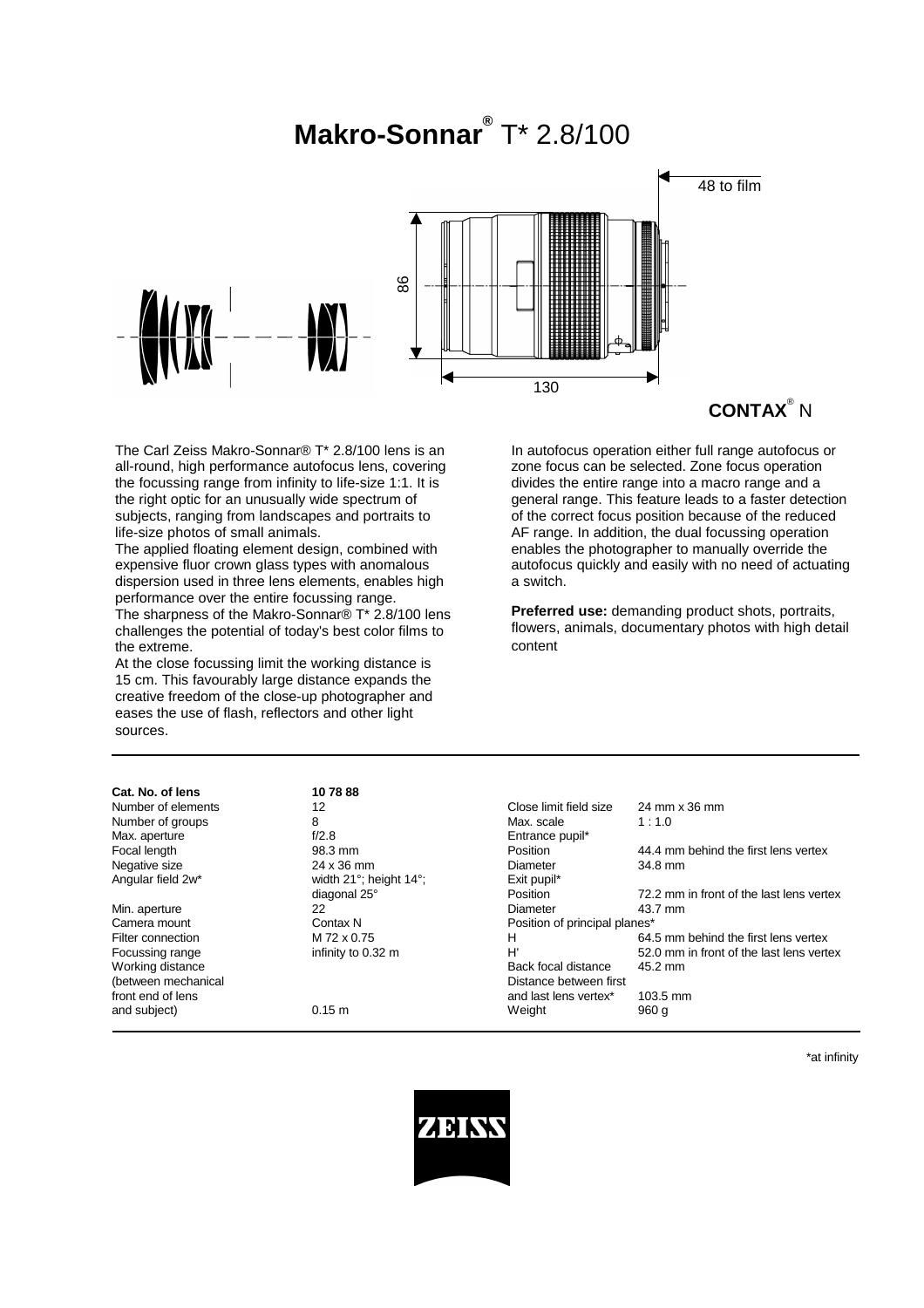## Performance data: **Makro-Sonnar**® T\* 2.8/100 Cat. No. 10 78 88

#### **1. MTF Diagrams**

The image height u - calculated from the image center - is entered in mm on the horizontal axis of the graph. The modulation transfer T (MTF = Modulation Transfer Factor) is entered on the vertical axis. Parameters of the graph are the spatial frequencies R in cycles (line pairs) per mm given at the top of this page.

The lowest spatial frequency corresponds to the upper pair of curves, the highest spatial frequency to the lower pair. Above each graph, the f-number k is given for which the measurement was made. "White" light means that the measurement was made with a subject illumination having the approximate spectral distribution of daylight. Unless otherwise indicated, the performance data refer to large object distances, for which normal photographic lenses are primarily used.

## **2. Relative illuminance**

In this diagram the horizontal axis gives the image height u in mm and the vertical axis the relative illuminance E, both for full aperture and a moderately stopped-down lens. The values for E are determined taking into account vignetting and natural light decrease.

#### **3. Distortion**

Here again the image height u is entered on the horizontal axis in mm. The vertical axis gives the distortion V in % of the relevant image height. A positive value for V means that the actual image point is further from the image center than with perfectly distortion-free imaging (pincushion distortion); a negative V indicates barrel distortion.

**Modulation transfer T as a function of image height u. Slit orientation: sag White light. Spatial frequencies R = 10, 20 and 40 cycles/mm tan**





**Relative illuminance E (%)**

**0**

**20**

**40**

**60**

**80**

**100**



**0 5 10 15 20**



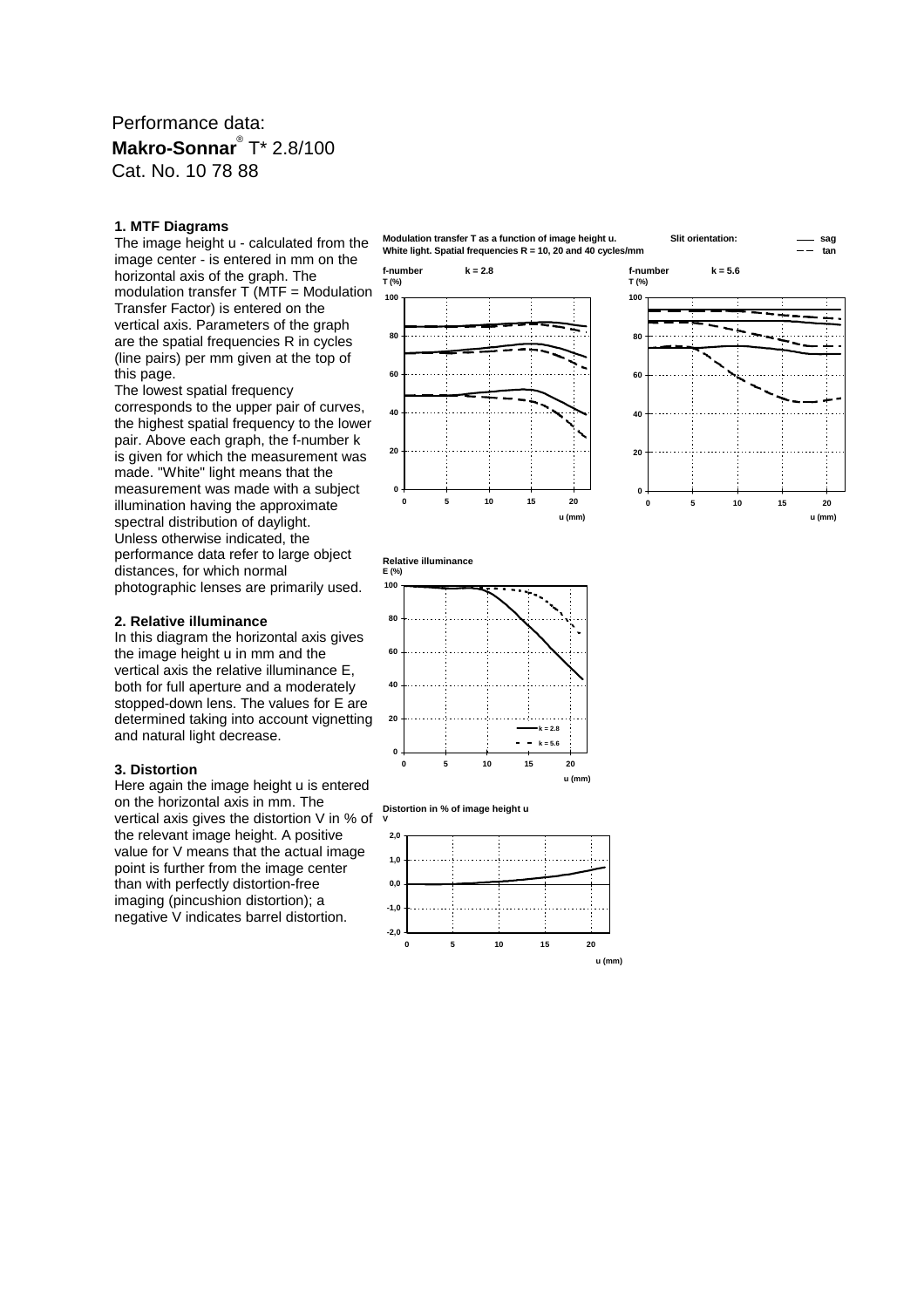# Performance data: **Makro-Sonnar**® T\* 2.8/100 Cat. No. 10 78 88